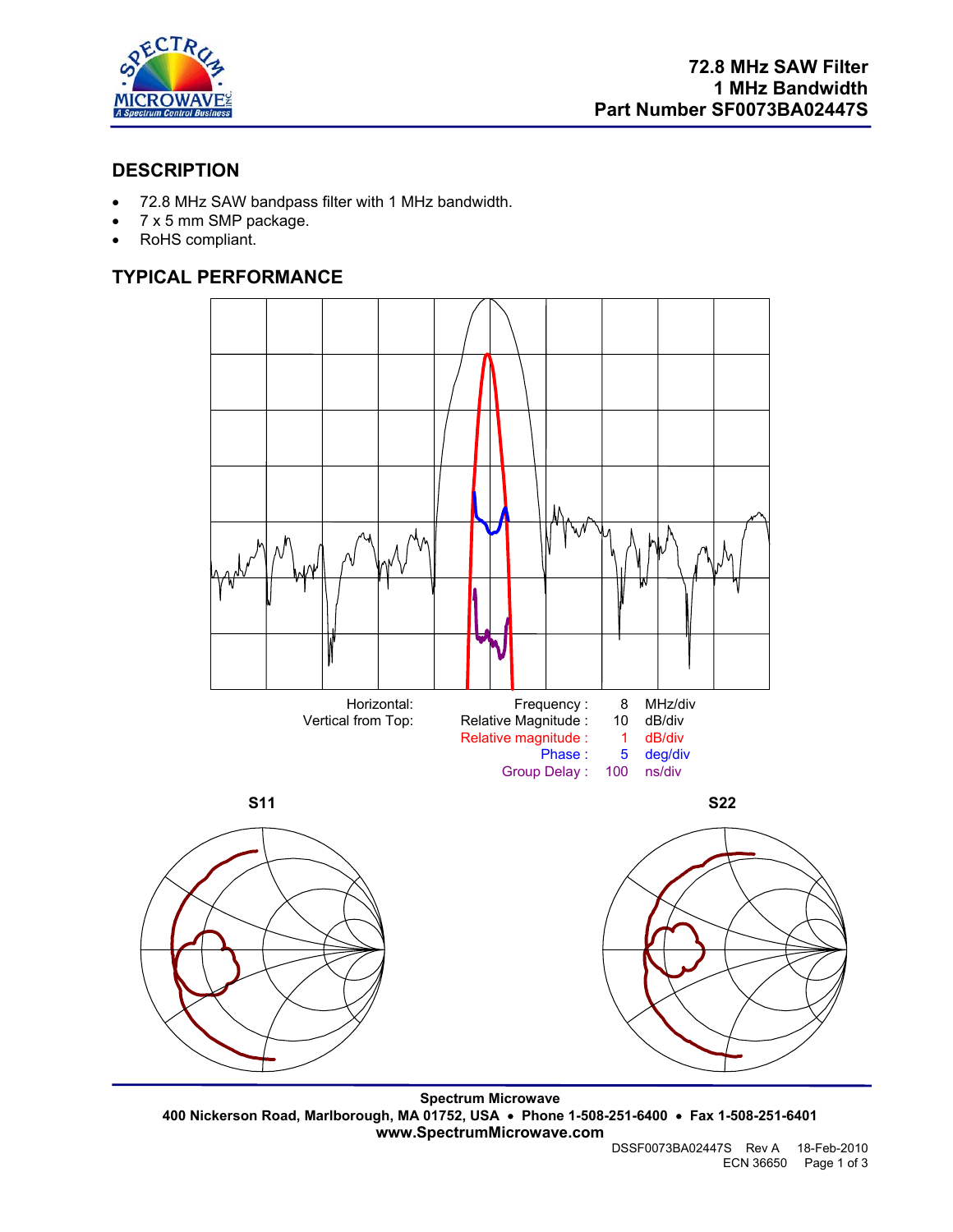

### **SPECIFICATION**

| Parameter                           | <b>Min</b>     | Typ   | <b>Max</b>                   | <b>Units</b>      |
|-------------------------------------|----------------|-------|------------------------------|-------------------|
| Center Frequency $F_c$ <sup>1</sup> | 72.68          | 72.80 | 72.92                        | <b>MHz</b>        |
| <b>Minimum Insertion Loss</b>       |                | 6.5   | 10                           | dB                |
| 1 dB Bandwidth <sup>2</sup>         |                | 0.71  | $\qquad \qquad \blacksquare$ | <b>MHz</b>        |
| 3 dB bandwidth <sup>2</sup>         | 1.00           | 1.24  | $\qquad \qquad \blacksquare$ | <b>MHz</b>        |
| Lower 35 dB Band Edge <sup>2</sup>  | 70.80          | 70.99 | $\overline{\phantom{a}}$     | <b>MHz</b>        |
| Upper 35 dB Band Edge <sup>2</sup>  |                | 74.56 | 74.80                        | <b>MHz</b>        |
| <b>Group Delay Variation</b>        |                | 80    | 150                          | ns p-p            |
| Absolute Delay                      |                | 0.75  | $\qquad \qquad \blacksquare$ | <b>us</b>         |
| Rejection (30 to Fc-3 MHz)          | 40             | 42    | $\overline{\phantom{a}}$     | dB                |
| Rejection (Fc+3 to 140 MHz)         | 35             | 38    |                              | dB                |
| <b>Temperature Coefficient</b>      |                | $-23$ |                              | ppm/°C            |
| Substrate Material                  | 112 LiTa $O_3$ |       |                              |                   |
| <b>Ambient Temperature</b>          |                | 25    | $\qquad \qquad \blacksquare$ | $^{\circ}{\rm C}$ |

Notes: 1. Defined as the average of the lower and upper 3 dB frequencies.

2. All dB levels are defined relative to the insertion loss.

## **MAXIMUM RATINGS**

| <b>Parameter</b>                   | .Min4 | Max |        |
|------------------------------------|-------|-----|--------|
| Storage Temperature Range          | -40   | 85  | $\sim$ |
| <b>Operating Temperature Range</b> | -40   |     | $\sim$ |
| Input Power Level                  |       | 10  | dBm    |

### **MATCHING CIRCUIT**



Notes:

- 1. Recommend the use of  $<sup>+</sup>/-2%$  tolerance components.</sup>
- 2. Component values shown are for guidance only and may change depending on board layout.

**Spectrum Microwave 400 Nickerson Road, Marlborough, MA 01752, USA** • **Phone 1-508-251-6400** • **Fax 1-508-251-6401 www.SpectrumMicrowave.com**